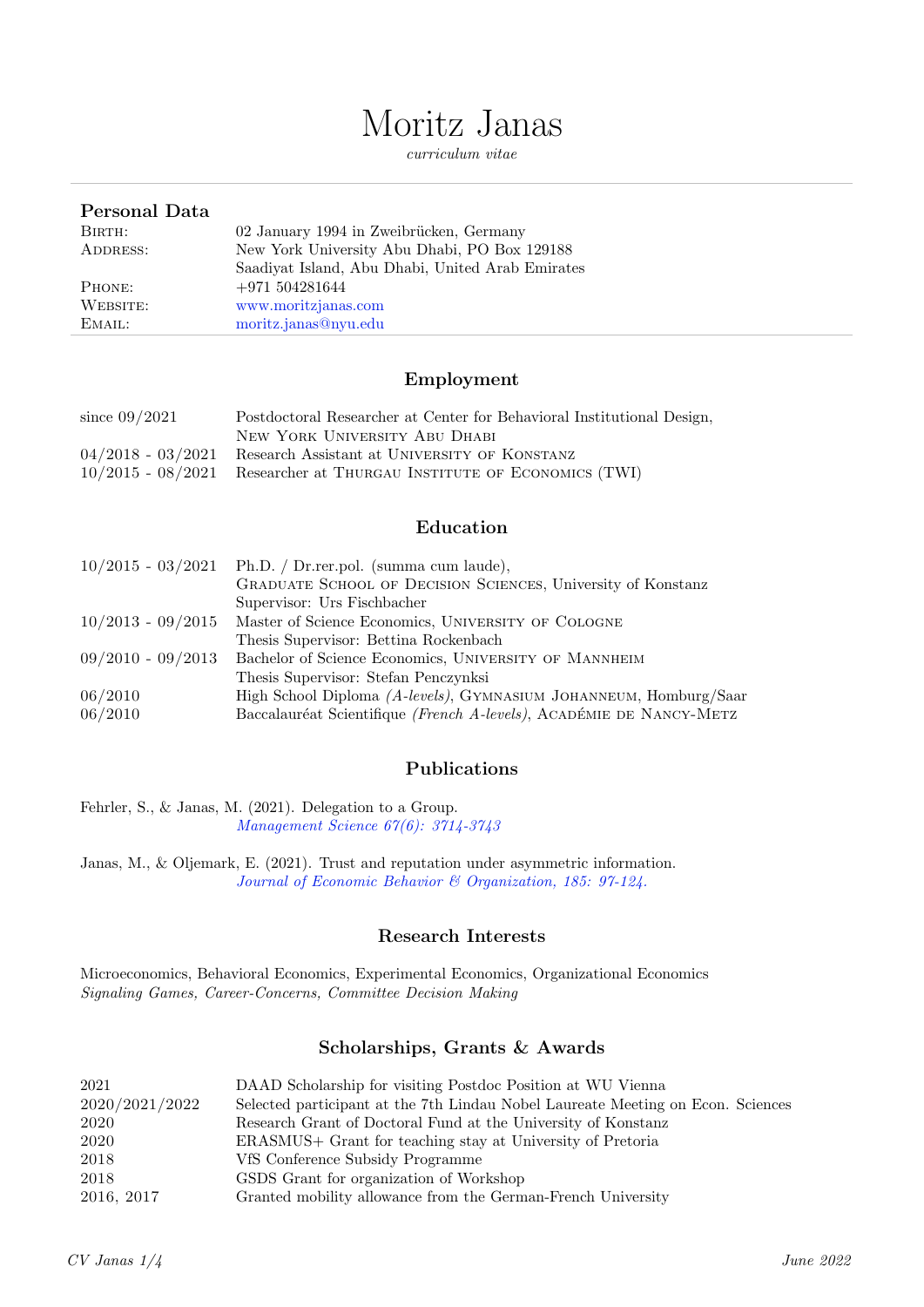| $2016 - 2021$       | Travel Grants from GSDS and University of Konstanz                              |
|---------------------|---------------------------------------------------------------------------------|
| 2016                | Travel Grant from Thurgau Institute of Economics                                |
| $10/2015 - 03/2018$ | Ph.D. Scholarship of the Graduate School of Decision Sciences,                  |
|                     | funded by the Excellence Initiative of the German federal and state governments |
| 2012/2013           | ERASMUS Grant, funded by the European Commission                                |

### Teaching

|               | Bachelor Level                                                                       |
|---------------|--------------------------------------------------------------------------------------|
| 2021          | Seminar, The Economic Implications of Covid-19 (with S. Findeisen and E. Brox)       |
| 2020          | Teaching Assistant, Microeconomics I (read by F. Breyer)                             |
| 2019          | Seminar, Energy and Climate Economics (with F. Breyer)                               |
|               | Teaching Assistant, Economic Policy (read by F. Breyer)                              |
|               | Teaching Assistant, Microeconomics I (read by F. Breyer)                             |
| 2018          | Teaching Assistant, Economic Policy (read by F. Breyer)                              |
|               | Teaching Assistant, Microeconomics I (read by F. Breyer)                             |
| 2016          | Teaching Assistant, Economic Policy (read by S. Fehrler)                             |
|               | Teaching Assistant, Microeconomics I (read by F. Breyer)                             |
| $2019 - 2021$ | Supervision of multiple Bachelor Theses                                              |
|               | Master Level                                                                         |
| 2020          | Course, Research Methods in Applied Economics (University of Pretoria, with E. Brox) |
| 2017          | Teaching Assistant, Advanced Microeconomics (read by S. Goldlücke)                   |
|               | PhD Level                                                                            |
| 2021          | Course, Programming Experiments with z-Tree (with U. Fischbacher and others)         |
| 2020          | Course, Programming Experiments with z-Tree (with F. Dvorak and U. Fischbacher)      |
| 2019          | Course, Programming Experiments with z-Tree (with F. Dvorak and U. Fischbacher)      |
|               |                                                                                      |

# Research Stays

| 07/2022             | scheduled Visiting Postdoctoral Researcher                             |
|---------------------|------------------------------------------------------------------------|
|                     | VIENNA UNIVERSITY OF ECONOMICS AND BUSINESS, Austria                   |
| 04/2021-08/2021     | Visiting Postdoctoral Researcher                                       |
|                     | VIENNA UNIVERSITY OF ECONOMICS AND BUSINESS, Austria                   |
| 03/2020             | Visiting Ph.D. student                                                 |
|                     | UNIVERSITY OF PRETORIA, South Africa                                   |
| $09/2017 - 10/2017$ | Visiting Ph.D. student at Aix-Marseille School of Economics,           |
|                     | UNIVERSITY AIX-MARSEILLE, France                                       |
| $09/2016 - 10/2016$ | Visiting Ph.D. student at Bureau for Economic Theory and Applications, |
|                     | UNIVERSITY OF STRASBOURG, France                                       |
| $09/2012 - 01/2013$ | Erasmus Programme at UNIVERSITÉ DE CERGY-PONTOISE, France              |

## Seminars, Workshops & Conferences

|      | Presentation:                                                              |
|------|----------------------------------------------------------------------------|
| 2022 | scheduled ESA European Meeting, Bologna (ITA)                              |
|      | scheduled TWI Seminar Thurgau Institute of Economics, Kreuzlingen (CHE)    |
|      | ESA Asia-Pacific Meeting, Osaka (virtual/online)                           |
|      | JILAEE Special ESA Meeting, Buenos Aires (virtual/online)                  |
| 2021 | ESA North-America Meeting, Economic Science Association, Tucson (USA)      |
|      | IMS Brown Bag Seminar, Institute for Markets and Strategy, WU Vienna (AUT) |
|      | CIREQ Seminar Concordia University Montréal (virtual/online)               |
|      | AMSE Seminar Aix-Marseille School of Economics (virtual/online)            |
|      | NYUAD Seminar New York University Abu Dhabi (virtual/online)               |
|      | Seminar University of Liverpool Management School (virtual/online)         |
|      |                                                                            |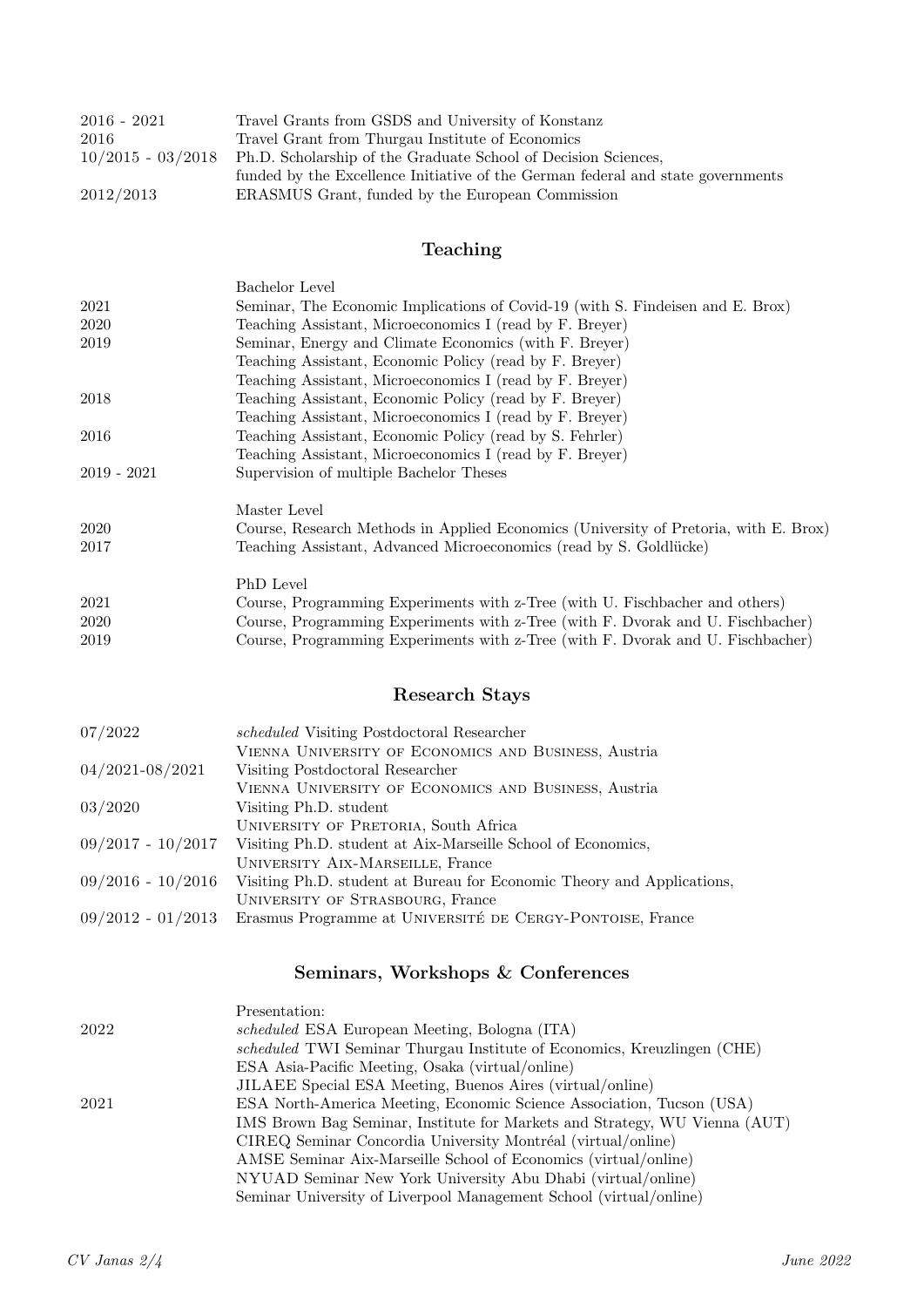|      | UQAM Seminar Université du Quebéc à Montréal (virtual/online)              |
|------|----------------------------------------------------------------------------|
| 2020 | VFS Annual Meeting, German Eco Association (virtual/online)                |
|      | ECONtribute cluster / University of Cologne (virtual/online)               |
|      | Economics Seminar University of Pretoria (ZAF)                             |
|      | BEEC Bogota Experimental Eco Conference, Bogota (COL)                      |
| 2019 | ESA North-America Meeting, Economic Science Association, Los Angeles (USA) |
|      | EEA Annual Congress of European Eco Association, Manchester (GBR)          |
|      | Lunch Seminar University of Regensburg (DEU)                               |
|      | Economics Seminar University of Vechta (DEU)                               |
|      | SMYE Spring Meeting of Young Economists, Brussels (BEL)                    |
|      | RGS Doctoral Conference, Ruhr Graduate School, Bochum (DEU)                |
| 2018 | AASLE Asian and Australasian Society of Labour Eco, Seoul (KOR)            |
|      | GSDS Conference on Decision Sciences, Konstanz (DEU)                       |
|      | VFS Annual Meeting, German Eco Association, Freiburg (DEU)                 |
|      | SILVAPLANA Workshop on Political Economy, Pontresina (CHE)                 |
|      | ESA World Meeting, Economic Science Association, Berlin (DEU)              |
|      | SIOE Society for Institutional and Organizational Eco, Montréal (CAN)      |
|      | M-BEES Behavioral and Experimental Eco Symposium, Maastricht (NLD)         |
|      | Organizational Economics Workshop, Konstanz (DEU)                          |
|      | THEEM Thurgau Experimental Economics Meeting, Kreuzlingen (CHE)            |
|      | RGS Doctoral Conference, Ruhr Graduate School, Essen (DEU)                 |
| 2017 | Doctoral Seminar at Aix-Marseille School of Economics (FRA)                |
|      | GSDS Science Retreat, Freudenstadt (DEU)                                   |
|      | Political Economy Workshop, Konstanz (DEU)                                 |
|      | Organization:                                                              |
| 2018 | Workshop 'Organizational Economics'                                        |
|      | in Konstanz (DEU), with Sebastian Fehrler and Nick Zubanov                 |

### Work in Progress

| Cheap Signaling of Altruism (with Michelle Jordan)<br>draft available upon request.<br>Work in progress                                                                    |
|----------------------------------------------------------------------------------------------------------------------------------------------------------------------------|
| Interim Performance Evaluation of Career Concerned Agents (single authored)<br>draft available upon request.<br>Work in progress                                           |
| Too Good to be True - Individual and Group Decision-Making with Correlated Signals<br>(with Sebastian Fehrler and Anna Hochleitner)<br>AEARCTR-0006323<br>Work in progress |
| Social Ties and Preferences for Competition (with Enzo Brox and Baiba Renerte)<br>AEARCTR-0007319<br>draft available upon request.<br>Work in progress                     |
| Bargaining, Asymmetric Information, and Strategic Communication (with Ben Greiner and Christine Grimm)<br>Work in progress                                                 |

Social Tipping in the Wild (with Nikos Nikiforakis and Simon Siegenthaler) Work in progrss